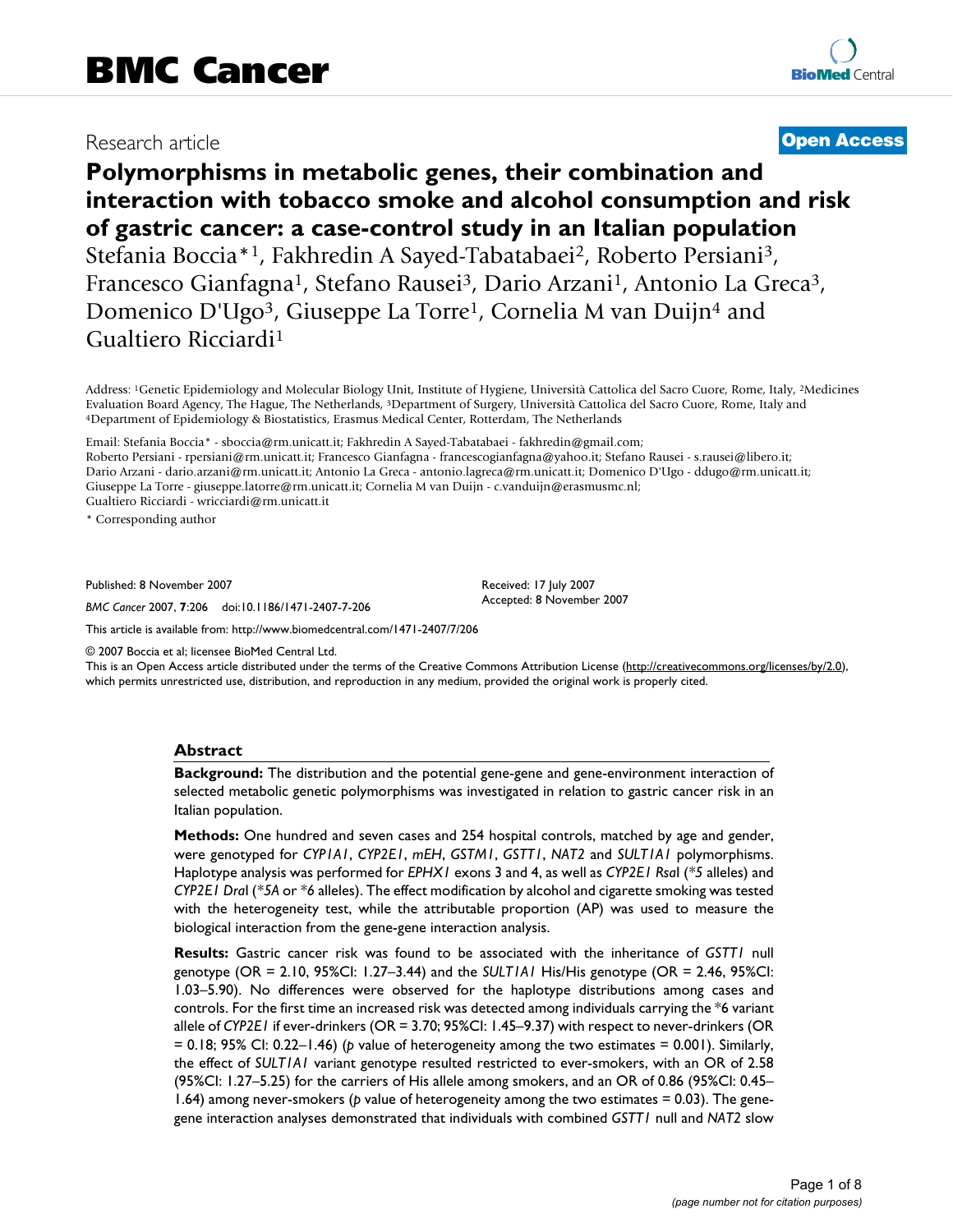acetylators had an additional increased risk of gastric cancer, with an OR of 3.00 (95%CI: 1.52–5.93) and an AP of 52%.

**Conclusion:** *GSTT1*, *SULT1A1* and *NAT2* polymorphisms appear to modulate individual's susceptibility to gastric cancer in this Italian population, particularly when more than one unfavourable genotype is present, or when combined with cigarette smoke. The increased risk for the carriers of *CYP2E1*\**5A* or \**6* alleles among drinkers need to be confirmed by larger prospective studies.

# **Background**

Gastric cancer is the second most common cause of mortality from cancer, with 647,000 deaths reported worldwide in 2002 [1]. In many populations, particularly in high-income countries, in the last decades its incidence has gradually decreased, however it still represents the fifth most common type of cancer in Europe and the fourth internationally [1]. The development of gastric cancer appears to be the result of a complex interaction between lifestyle and genetic factors. Among the lifestyle and related risk factors, *Helicobacter pylori* infection, tobacco smoking, a high intake of salt and lack of food refrigeration all seem to play a major role [2]. Additionally, gastric cancer shows a familial clustering [3]. With regards to genetic factors, several Single Nucleotide Polymorphisms (SNPs) might potentially alter the individual susceptibility to gastric cancer, among them genes coding for metabolic enzymes [4].

A major part of carcinogenic substances require metabolic activation by enzymes to be genotoxic, and inherited variations in carcinogens metabolizing genes may alter enzyme activity and subsequently carcinogens activation or deactivation. Phase I enzymes, including Cytochrome P450 (CYP) and microsomal Epoxide Hydrolase (mEH), activate several compounds to form genotoxic electrophilic intermediates. Activated metabolites are then, in part, detoxified by phase II enzymes, such as glutathione S-transferase (GST), N-acetyltransferase (NAT) and Sulfotransferase (SULT) [5]. We recently showed, for the first time, that *SULT1A1* Arg213His polymorphism might affect the risk of gastric cancer [6], while contradictory results concerning several SNPs in metabolic genes have been reported [7-15].

Based on the knowledge that metabolic genes are presumed to modulate an individual's susceptibility to cancer by interacting with carcinogens, and since the inheritance of several unfavourable genotypes is supposed to additionally increase the risk of gastric cancer [8,9,11], this hospital-based case-control study aims to investigate the effect on gastric cancer of selected SNPs of *CYP1A1*, *CYP2E1*, *mEH*, *GSTM1*, *GSTT1*, *NAT2*, *SULT1A1*, and their differential effect according to tobacco smoking and alcohol habits. We also investigated to what extent the inheritance of more than one unfavourable genotype affects the risk of gastric cancer.

# **Methods**

# *Study population*

The study subjects were selected according to a case-control study design as previously described [16]. Briefly, cases were consecutive primary gastric adenocarcinoma patients, with histological confirmation, who underwent a curative gastrectomy in the "A. Gemelli" teaching hospital, located within the Università Cattolica del Sacro Cuore in Rome. We defined gastric cancer cases as including International Classification of Disease Ninth revision codes 151.0–151.9. Controls were selected from cancerfree patients, with a broad range of diagnoses including around 15% of blood donors, admitted to the same hospital during the identical time period and were frequency matched to cases for age  $(\pm 5 \text{ years})$  and gender. All subjects were Caucasians born in Italy. According to the Lauren histotype classification [17], the majority (57.8%) of the gastric cancer cases were intestinal. The tumours were located in the antrum (39.3%), in the corpus (14.8%), in the antrum/corpus (28.0%), in the cardia (10.3%), stumps (5.6%) and in the fundum (2.0%). Based on the cytological and architectural atypisms, as well as the histopathological reports [18], patients' tumours were classified accordingly: 68.3% scarcely differentiated, 29.2% moderately differentiated, 2.5% well-differentiated, while 53.8% were staged I–II and 46.2% staged III–IV. With a response rate of 95% and 90% respectively for cases and controls, 102 gastric cancer and 254 controls were recruited.

A venous blood sample was drawn from each participant, collected into an EDTA-coated tubes from which DNA was isolated from peripheral blood lymphocytes. The study was approved by the local review board and written informed consent was obtained from each subject. The procedures followed were in accordance with the Helsinki Declaration.

#### *Data collection*

Cases and controls were interviewed by trained medical doctors using a standard questionnaire to elicit information on demographic variables, tobacco smoking (includ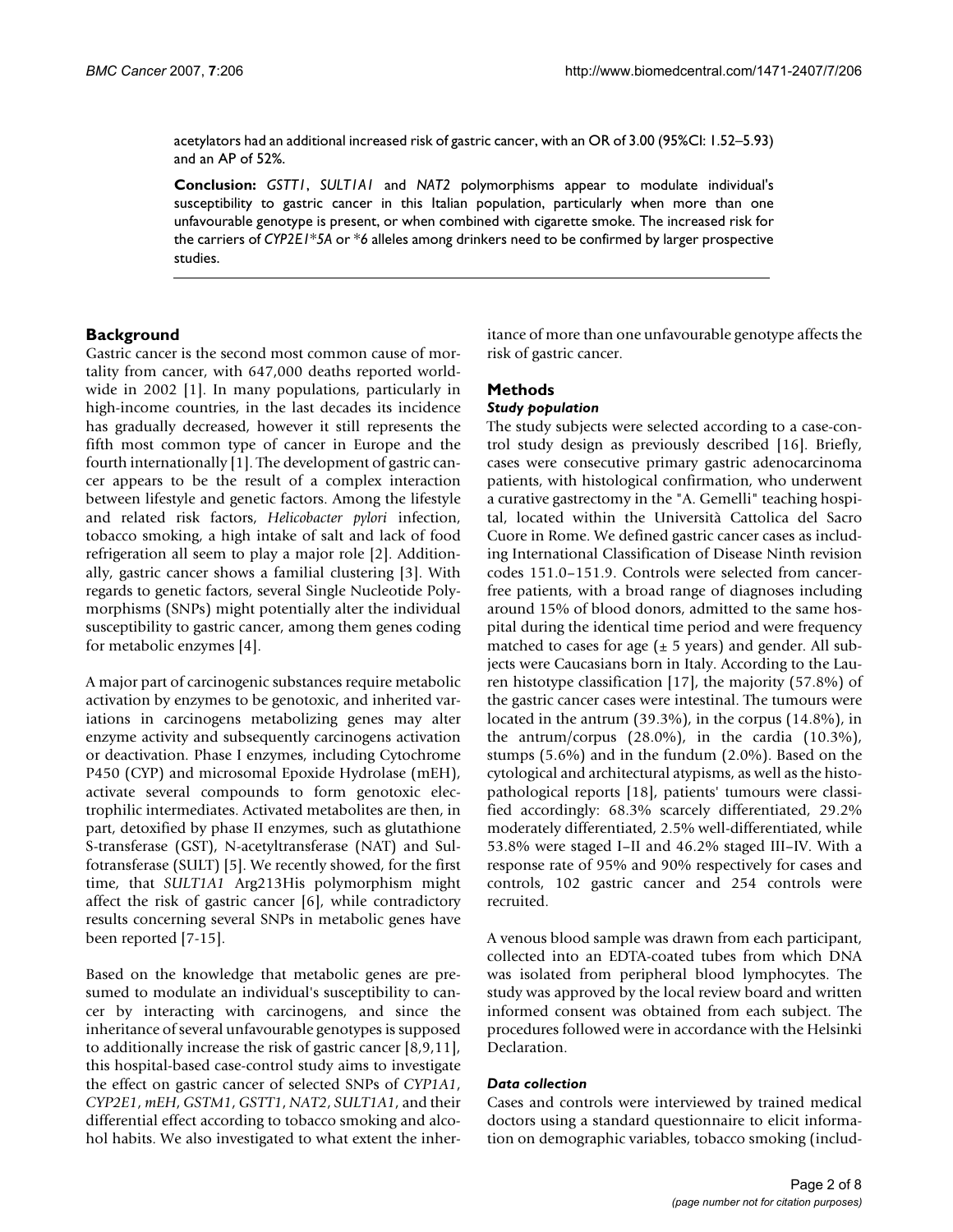ing cigarette, cigar and pipe) and drinking history, dietary habits and family history of cancer. Questions pertaining to lifestyle focused on the time period ending one year prior to diagnosis. Smoking status was categorized as never and ever-smokers (including both current and former smokers) and alcohol consumption as drinkers/ non-drinkers (the latter including individuals whose alcohol intake less than 7 g/day). Fruit and vegetables intake was classified as high if the participant consumed at least two portions of fruit and two portions of vegetables per day. Meals salt addition was referred to the use of adding salt to the entrées during the main meals. Family history (including non-melanoma skin cancer) of cancer referred to parents, siblings and offspring. Data concerning previous *Helicobacter pylori* infection was not available for either cases or controls. The response rate for completing the interview was 99.1% for cases (106/107) and 99.6% (253/254) for controls, with the exception of data relating to a family history of cancer [unknown in 7.4% (8/107) of cases and 3.5% (9/254) of controls].

# *Genotyping*

*GSTM1* and *GSTT1* null alleles were identified using a multiplex-Polymerase Chain Reaction (PCR)-based method as described by Arand et al. [19]. The polymorphic site at nucleotide 638 in exon 7 (Arg213His) of the *SULT1A1* gene was genotyped by PCR-Restriction Fragment Length Polymorphisms (RFLP) analysis as described by Coughtrie et al. [20]. Identification of the *mEH* exon 3 (Tyr113His) and exon 4 (His139Arg) polymorphisms was performed using a RFLP-based method [21]. *CYP1A1* 3' flanking region *Msp*I polymorphism (*CYP1A1*\**2A* allele), *CYP2E1 Rsa*I polymorphism (*CYP2E1\*5* alleles) and *CYP2E1 Dra*I (*\*5A* or *\*6* alleles) were also determined by PCR-RFLP analyses (21). Three known slow acetylator alleles, NAT2\*5A, \*6A and \*7A were identified as previously described by Peluso et al [22]. Fast acetylator genotypes are the homo-heterozyogous wild-type alleles (\*4A), slow acetylator genotypes are those with 2 slow acetylator alleles [23]. Quality control for each genotyping was performed in each experiment, and 10% of the total samples were randomly selected and reanalyzed with 100% concordance. The analyst was blinded to the case or control status of the samples.

# *Statistical analysis*

The relationship between gastric cancer and putative risk factors were measured using the adjusted odds ratios (ORs) and their 95% CI derived from logistic regression analysis using STATA software (version 8.2). We considered possible risk factors for gastric cancer as potential confounders if the addition of that variable to the model changed the OR by 10% or greater. Confounding checks were performed in both of the univariate and final multivariate models. If a factor was identified as a confounder of any estimated main effect, it was kept in all models. Based on these criteria, we controlled for age, gender, alcohol consumption and family history of cancer, when appropriate. In the multivariable model, we adjusted for the continuous variables of age and alcohol (g/day).

The genotypes of *GSTM1* and *GSTT1* were dichotomized according to the presence *versus* absence of the null allele, and *NAT2* was dichotomized according to the inferred phenotype (slow *versus* fast). We analyzed exon 3 and exon 4 *mEH* genotypes by "imputed phenotype" as suggested from Smith and Harrison [24]. Lastly, we conducted haplotype analysis for *EPHX1* exons 3 and 4, as well as *CYP2E1*\*5 and *\*5A* or *\*6* using Cocaphase software. Hardy-Weinberg Equilibrium (HWE) was tested for separately all of the case and control SNPs.

In order to assess if the effect of the studied polymorphisms is modified by tobacco smoking and alcohol consumption, we performed a stratified logistic regression analysis. An heterogeneity test was then used to test differences among the strata.

Biological interaction between two genes was estimated using departure from additivity of effects as the criterion of interaction, as suggested by Rothman [25]. To quantify the amount of interaction, the attributable proportion (AP) due to interaction was calculated as described by Andersson et al [26]. The AP due to interaction is the proportion of individuals among those exposed to the two interacting factors that is attributable to the interaction per se and it is equal to 0 in the absence of a biological interaction [25]. Finally, in order to test for more than multiplicative effect among two genes, the likelihood ratio test was used, with the homozygous wild-type individuals for both genes as the reference group.

# **Results**

General characteristics of the study population are presented in Table 1. Alcohol consumption and family history of cancer were associated with an increased risk of gastric cancer, with ORs of 2.10 (95% CI: 1.22–3.60) and an OR of 1.93 (95%CI: 1.14–3.26), respectively (Table 1). The genotype frequencies of our control group were in line with those for Caucasians and were in HWE both for cases and controls (*p* > 0.05) [5,20]. As shown in Table 2, we found a significant difference in the distribution of *GSTT1* null and *SULT1A1* His/His genotype amongst cases and controls: 37.1% *versus* 22.4% (OR = 2.10, 95% CI: 1.27–3.44) and 10.3% *versus* 5.1% (OR = 2.46; 95% CI: 1.03–5.90), respectively. An increased risk was also detected for *NAT2* slow acetylators (OR = 1.38, 95% CI: 0.88–2.19), however not statistically significant. Haplotype analyses indicated that there was no significant linkage disequilibrium between *EPHX1* exons 3 and 4, as well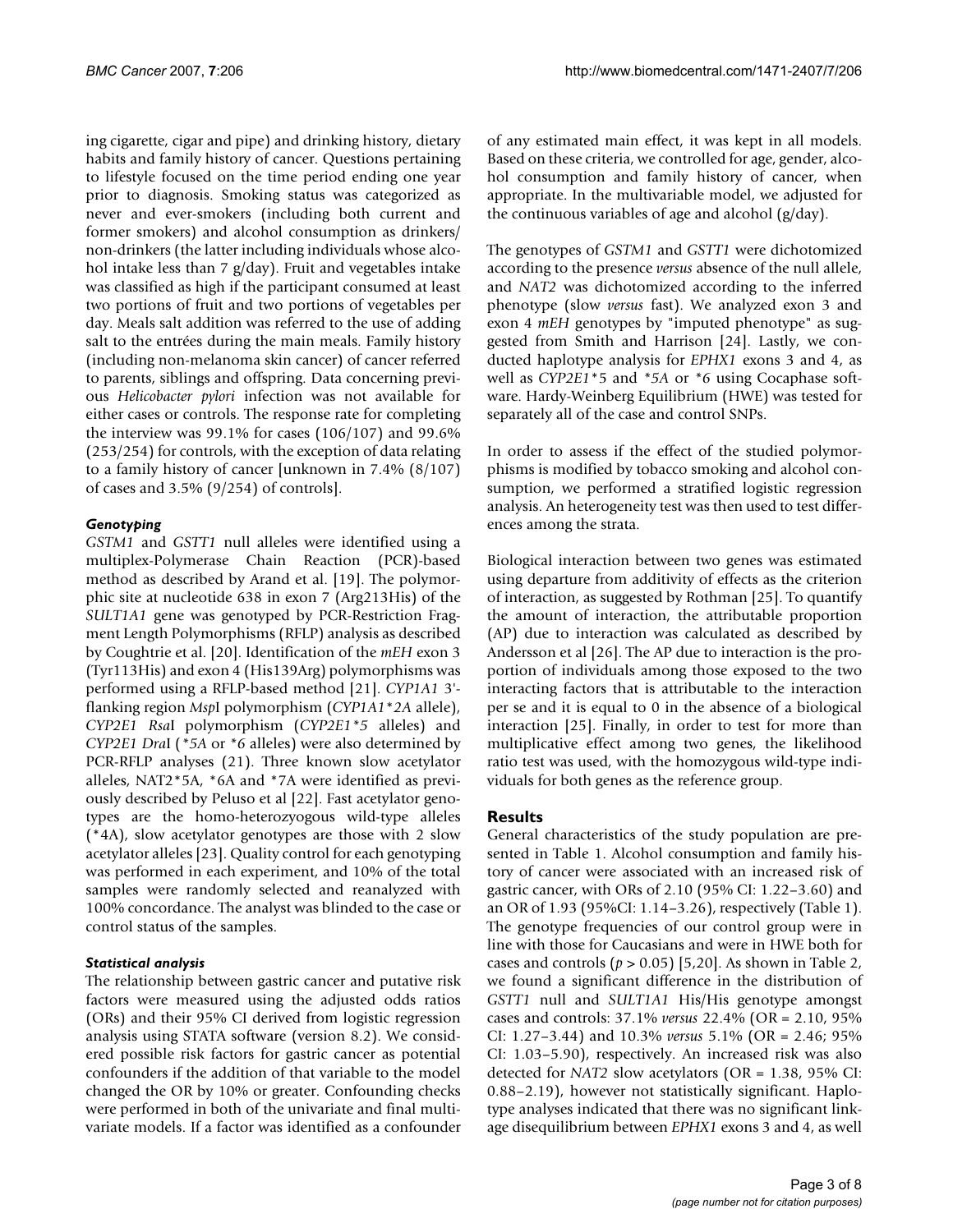|                                  | Cases $% (n)$   | Controls % (n)  | OR (95% CI) +       |
|----------------------------------|-----------------|-----------------|---------------------|
| Age (years $\pm$ SD)             | $66.4 \pm 12.0$ | $64.0 \pm 12.8$ |                     |
| Male gender                      | 52.3 (56)       | 55.5 $(141)$    |                     |
| Alcohol drinkers                 |                 |                 |                     |
| Non-drinkers°                    | 29.9 (32)       | 47.6 (121)      | $\mathsf{I}^*$      |
| <b>Drinkers</b>                  | 70.I (73)       | 52.4 (133)      | $2.10(1.22 - 3.60)$ |
| Smoking status                   |                 |                 |                     |
| Never                            | 53.3 (57)       | 57.5 (146)      | $\mathsf{I}^*$      |
| Ever                             | 46.7 (50)       | 42.5 (108)      | $1.10(0.64 - 1.90)$ |
| Fruit and vegetables intake      |                 |                 |                     |
| High‡                            | 20.0(21)        | 15.8(40)        | $\mathsf{I}^*$      |
| Low                              | 80.2 (85)       | 84.2 (213)      | $0.95(0.50 - 1.90)$ |
| Grilled meat                     |                 |                 |                     |
| $\leq$ 2 times/month             | 52.3 (56)       | 48.4 (123)      | $\mathsf{I}^*$      |
| $> 2$ times/month                | 47.7(61)        | 51.6(131)       | $0.99(0.60 - 1.66)$ |
| Meals salt addition <sup>^</sup> |                 |                 |                     |
| No                               | 85.1 (91)       | 92.9 (235)      | $\mathsf{I}^*$      |
| Yes                              | 14.9(16)        | 7.1(18)         | $1.70(0.78 - 3.67)$ |
| Familiarity for cancer           |                 |                 |                     |
| No                               | 61.6(61)        | 78.4 (192)      | $\mathsf{I}^*$      |
| Yes                              | 38.4 (38)       | 21.6(53)        | $1.93(1.14 - 3.26)$ |
| Familiarity for gastric cancer   |                 |                 |                     |
| No                               | 88.0 (88)       | 94.4 (237)      | $\mathsf{I}^*$      |
| Yes                              | 12.0(12)        | 5.6 $(14)$      | $1.88(0.80 - 4.44)$ |

**Table 1: Odds Ratios (95% CI) of gastric cancer according to the collected variables and their frequency distribution among 107 cases and 254 controls**

\* Reference category; † OR adjusted for age, gender, alcohol consumption and familiarity for cancer; ‡ High fruit and vegetables consumption is defined as at least 2 portions of fruit and 2 portions of vegetables per day; ° Non-drinkers defined as an alcohol intake less than 7 g/day; ^ adding salt to the entrées during the main meals

#### **Table 2: Odds Ratios (95% CI) of gastric cancer for SNPs in metabolic genes and their frequency distribution among 107 cases and 254 controls**

|                          |           | Cases $% (n)$ | Controls % (n) | OR (95% CI) * +     |
|--------------------------|-----------|---------------|----------------|---------------------|
| <b>GSTMI</b> null        |           | 56.2 (59)     | 52.7 (135)     | $1.13(0.71 - 1.79)$ |
| GSTT1 null               |           | 37.I (39)     | 22.4(57)       | $2.10(1.27 - 3.44)$ |
| $CYPIAI*2A$              |           | 20.5(22)      | 22.0(56)       | $0.88(0.50 - 1.54)$ |
| $CYP2E1*5$               |           | 4.7(5)        | 7.8(20)        | $0.54(0.20 - 1.50)$ |
| CYP2E1 $*5A$ or $*6$     |           | 14.5(15)      | 10.6(27)       | $1.33(0.67 - 2.65)$ |
| NAT2 Slow ±              |           | 59.8 (64)     | 51.8(131)      | $1.38(0.88 - 2.19)$ |
| <b>SULTIAI</b>           | Arg/His   | 36.5(39)      | 33.5 (85)      | $1.35(0.82 - 2.21)$ |
|                          | His/His   | $10.3$ (11)   | 5.1(13)        | $2.46(1.03 - 5.90)$ |
| $EPHXI$ exon 3           | Tyr/His   | 38.7(41)      | 36.0 (90)      | $1.24(0.76 - 2.04)$ |
|                          | His/His   | 14.1(15)      | 11.2(28)       | $1.37(0.67 - 2.80)$ |
| $EPHX4$ exon 4           | His/Arg   | 30.5(32)      | 37.4 (95)      | $0.77(0.47 - 1.27)$ |
|                          | Arg/Arg   | 5.7(6)        | 2.4(6)         | $2.28(0.70 - 7.20)$ |
| Imputed mEH phenotypes ^ | Rapid     | 15.8(15)      | 23.7(59)       | $0.60(0.30 - 1.15)$ |
|                          | Slow      | 25.3(24)      | 21.2(54)       | $1.00(0.55 - 1.78)$ |
|                          | Very slow | 8.4(8)        | 8.6(21)        | $0.82(0.33 - 2.00)$ |

\* OR adjusted for age and gender

† Reference groups are the homozygous wild genotypes for each gene

‡ Reference group is fast acetylators (homo-heterozygous for the wild-type allele)

^ Reference group is the normal imputed phenotype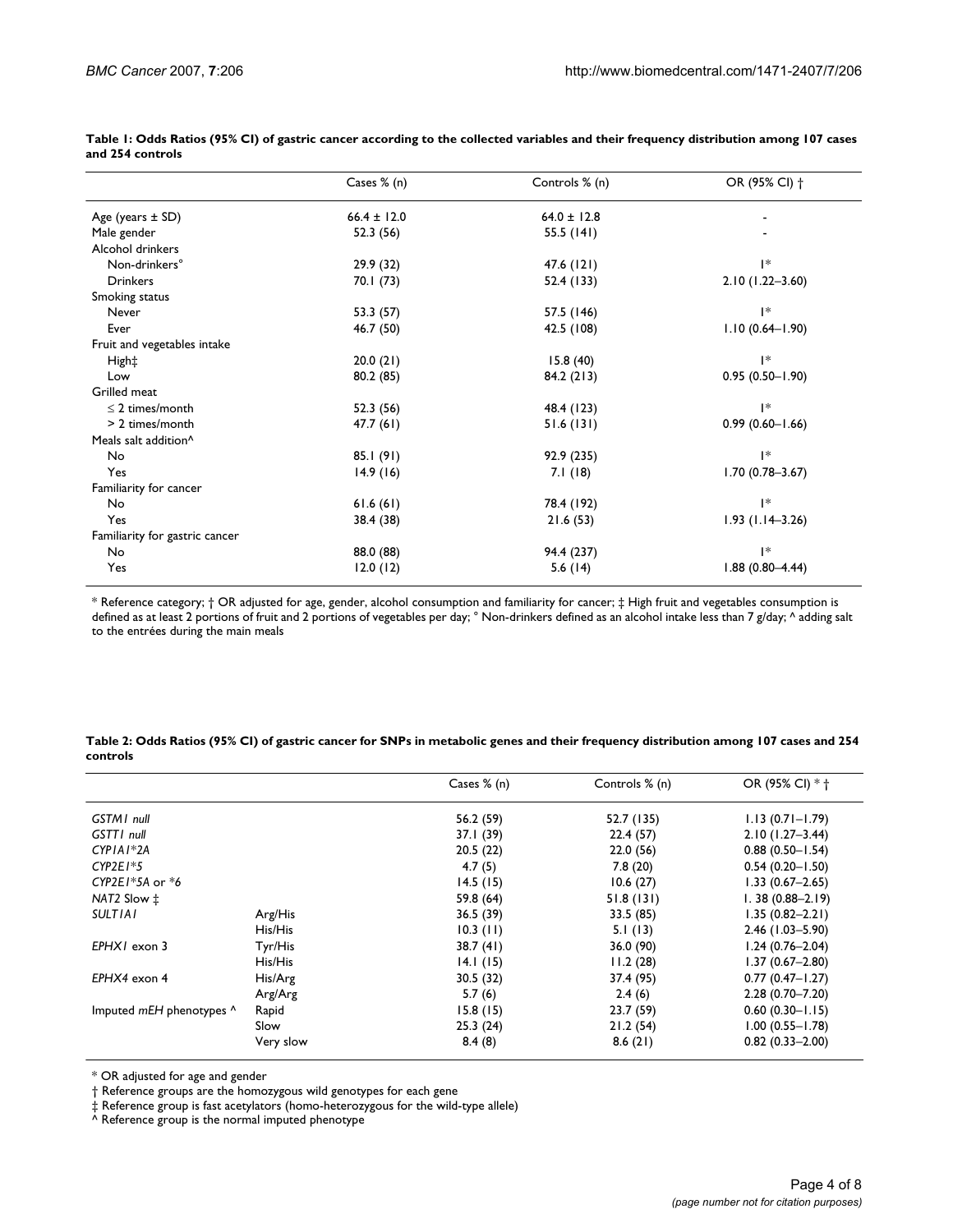as *CYP2E1*\*5 and *\*5A* or *\*6*, amongst the cases and the controls. Furthermore, the frequency of the estimated haplotypes was the same among the groups (data not shown).

From the stratified analysis according to smoking status (Table 3), the significant association for *SULT1A1* observed in the overall analysis seems to be limited to ever smokers, with a *p* value for heterogeneity among the two strata of 0.03 (Table 3). On the other hand, the increased risk for *GSTT1* null individuals was significant regardless of the smoking status (Table 3). As for the effect modification by alcohol habits, drinking subjects carrying the variant allele of *CYP2E1 (\*5A* or *\*6* alleles) had an OR of 3.70 (95%CI: 1.45–9.37) of gastric cancer compared to those drinking without the variant allele, with the result of the heterogeneity test among the strata showing a significant effect modification by alcohol (*p* value = 0.001, Table 3).

To reduce the chance of multiple testing, we limited the gene-gene interaction analyses to the three SNPs that exhibited the most prominent association with gastric cancer. It was observed that in all of the combinations individuals carrying two risk genotypes had an additional risk compared to those with only one risk genotype, with an AP greater than 0, however there was no evidence of multiplicative interaction (*p* values > 0.05, Table 4). The observed effect was particularly high amongst individuals with both *GSTT1* null and *NAT2* slow (OR = 3.00, 95% CI: 1.52–5.93; AP = 52%) (Table 4). Additionally, by stratifying these data according to smoking status (data not shown), ever-smoker individuals with combined *GSTT1* null and *NAT2* slow had an OR of 4.23 (95% CI: 1.49– 12.01) compared to ever-smokers with combined normal variants, while an OR of 2.60 (95% CI: 1.00–6.67) appeared using the same comparators amongst neversmokers (*p* value of heterogeneity among the two estimates  $= 0.49$ ).

# **Discussion**

This case-control study of 107 surgical cases of gastric adenocarcinoma and 254 controls born in Italy evaluated the effect on gastric cancer risk of several metabolic gene polymorphisms simultaneously. Results showed a significantly increased risk for *GSTT1* null and for *SULT1A1* homozygotes, and an additional risk for *NAT2* slow acetylator individuals, although not statistically significant. Risks associated with those genes became substantive when two unfavourable genotypes were combined, with evidence of biological interaction between them. From the gene-environment interaction analysis, we showed effect modification of the association between *SULT1A1* and gastric cancer by tobacco smoking, and

**Table 3: Odds Ratios (95% CI) of gastric cancer for SNPs in metabolic genes according to smoking status and alcohol habits**

|                              | Never-smokers (57 cases, 146 controls) |                                         |                | Ever-smokers (50 cases, 108 controls)  |                     |
|------------------------------|----------------------------------------|-----------------------------------------|----------------|----------------------------------------|---------------------|
|                              | cases/controls                         | OR (95% CI) * +                         | cases/controls | OR (95% CI)                            |                     |
| GSTM1 null                   | 33/70                                  | $1.55(0.83 - 2.90)$                     | 26/64          | $0.70(0.35 - 1.39)$                    | 0.10                |
| GSTT/ null                   | 21/34                                  | $2.09(1.06-4.11)$                       | 18/23          | $2.17(1.02 - 4.59)$                    | 0.92                |
| $CYPIA1*2A$                  | 14/33                                  | $1.09(0.53 - 2.27)$                     | 8/23           | $0.66(0.27 - 1.61)$                    | 0.40                |
| $CYP2E1*5$                   | 4/11                                   | $0.86(0.26 - 2.88)$                     | 1/9            | $0.20(0.02 - 2.70)$                    | 0.24                |
| CYP2E1 $*5A$ or $*6$         | 10/17                                  | $1.59(0.67 - 3.79)$                     | 5/10           | $0.99(0.31 - 3.13)$                    | 0.58                |
| NAT2 Slow ‡                  | 34/77                                  | $1.39(0.74 - 2.60)$                     | 30/54          | $1.50(0.75 - 2.98)$                    | 0.87                |
| <b>SULTIAI</b> His carriers  | 22/62                                  | $0.86$ $(0.45 - 1.64)$                  | 27/36          | $2.58$ (1.27-5.25)                     | 0.03                |
| EPHX1 exon 3 His<br>carriers | 28/62                                  | $1.31(0.70-2.46)$                       | 28/56          | $1.12(0.57 - 2.22)$                    | 0.69                |
| EPHX4 exon 4 Arg<br>carriers | 21/63                                  | $0.84(0.44 - 1.60)$                     | 16/38          | $0.89(0.43 - 1.85)$                    | 0.85                |
|                              |                                        | Never-drinkers (32 cases, 121 controls) |                | Ever-drinkers (73 cases, 133 controls) | p for heterogeneity |
|                              | cases/controls                         | OR (95% CI)                             | cases/controls | OR (95% CI)                            |                     |
| GSTM1 null                   | 16/64                                  | $0.95(0.43 - 2.10)$                     | 43/70          | $1.23(0.69 - 2.20)$                    | 0.55                |
| GSTT/ null                   | 13/24                                  | $3.15(1.32 - 7.47)$                     | 26/33          | $1.72(0.92 - 3.22)$                    | 0.27                |
| $CYP2E1*5$                   | 0/10                                   |                                         | 5/10           | $0.86(0.28 - 2.68)$                    | $\blacksquare$      |
| CYP2E1 $*5A$ or $*6$         | 1/19                                   | $0.18(0.22 - 1.46)$                     | 14/8           | $3.70(1.45 - 9.37)$                    | 0.001               |
| <b>SULTIAI</b> His carriers  | 16/51                                  | $1.42(0.63 - 3.17)$                     | 33/47          | $1.56(0.86 - 2.82)$                    | 0.98                |

\* OR adjusted for age and gender

† Reference groups are the homozygous wild genotypes for each gene

‡ Reference group is fast acetylators (homo-heterozygous for the wild-type allele)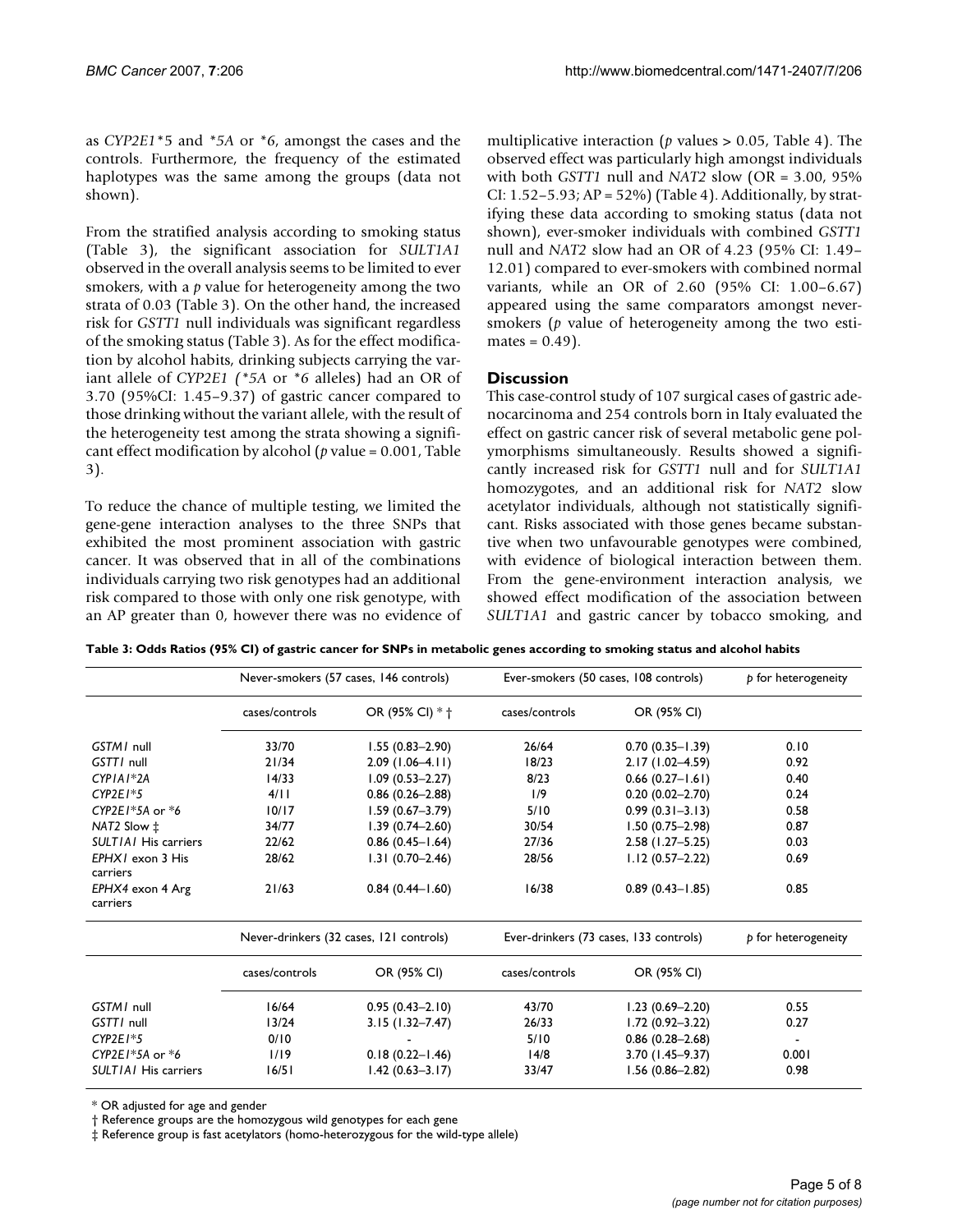|                  |                | <b>GSTTI</b>                         |                            | <b>SULTIAI</b>             |                     |
|------------------|----------------|--------------------------------------|----------------------------|----------------------------|---------------------|
|                  |                | Present                              | Null                       | Arg/Arg                    | His car.            |
| NAT <sub>2</sub> | Fast           | *                                    | $1.38(0.63 - 3.01)$        | $\mathsf{I}^*$             | $1.45(0.71 - 2.95)$ |
|                  | cases/controls | 30/93                                | 13/29                      | 23/74                      | 20/48               |
|                  | Slow           | $1.07(0.61 - 1.88)$                  | $3.00(1.52 - 5.93)$        | $1.40(0.75 - 2.60)$        | $2.00(1.03 - 3.89)$ |
|                  | cases/controls | 36/103                               | 26/28                      | 35/81                      | 29/50               |
|                  |                | $p$ for interaction $\dagger$ = 0.17 |                            | $p$ for interaction = 0.97 |                     |
|                  |                | $AP_1 = 52%$                         |                            | $AP = 8%$                  |                     |
| <b>SULTIAI</b>   | Arg/Arg        | 1*                                   | $1.53(0.86 - 2.71)$        |                            |                     |
|                  | cases/controls | 35/122                               | 22/34                      |                            |                     |
|                  | His carriers   | $2.30(1.18 - 4.45)$                  | $2.87(1.36 - 6.05)$        |                            | ۰                   |
|                  | cases/controls | 31/75                                | 17/23                      |                            |                     |
|                  |                |                                      | $p$ for interaction = 0.70 |                            |                     |
|                  |                |                                      | $AP = 1%$                  |                            |                     |

#### **Table 4: Age and gender adjusted Odds Ratios (95% CI) of gastric cancer for selected gene-gene interaction analyses**

\* Reference category; † By likelihood ratio test; ‡ Attributable Proportion due to biological interaction (see methods)

*CYP2E1 (\*5A* or *\*6* alleles) by alcohol drinking. In addition, our results confirm previous findings of gastric cancer risk to be increased by alcohol intake and family history for cancer [27,28].

Several limitations should be taken into account in the interpretation of our results. Firstly, based on the prevalence of the analyzed genotypic variants in our population (Table 2), our study was powered to detect an OR of 2.0 for common polymorphisms (with a significance level of 5%), however not for *CYP2E1\*5* allele carriers, *CYP2E1\*5A* or *\*6* allele carriers and the homozygotes variants of *SULT1A1*, *EPHX3* and *EPHX4*. The study's sample size limits the ability to explore the combined effects of the genotypes, or gene-environment interactions, which highlights the need to increase the sample size in order to confirm our results. However, when appropriately conducted, large and small studies should give, theoretically, the same results, with just a more precise effect measure estimate from the larger ones [29]. Secondly, as in all casecontrol studies information bias may exist, leading to biased ORs related to the gene-environment interaction results. Thirdly, data on *Helicobacter pylori* infection were not available in our population.

This is the first study conducted on an homogenous ethnic group who evaluated the effect on gastric cancer risk of several metabolic genes SNPs contemporarily, and the effect of their combination with tobacco and alcohol. One of the main source of confounding in the genetic association studies arises from population stratification, since the ethnicity itself may be related to a specific disease and to the allele frequencies as well [30,31]. Our study showed a significant association between *GSTT1* null genotype and gastric cancer, which is in keeping with the results of a

recent meta-analysis considering only high-quality papers [8]. Individuals who have the homozyogous deletion in *GSTT1* have no enzyme activity, and thus are more susceptible to carcinogens such as benzo [α]pyrene-7,8-diol epoxide and smaller reactive hydrocarbons, such as ethylene oxide and diepoxybutane [8]. We also reported that individuals carriers of the *SULT1A1* variant allele, who have limited detoxification capability of xeniobiotics through sulfonate conjugation, have an additional risk of gastric cancer if smokers.

To our knowledge, we reported for the first time a strong effect modification by alcohol of the association between *CYP2E1*\**5A* or *\*6* alleles and gastric cancer, with an increased risk among ever-drinkers. Two previous studies [32,33] reported no association between *CYP2E1*\**5A* or *\**6 allele and gastric cancer, however no one of them stratified data according to alcohol habits. Additionally, one study evaluating the identical association among black South-African males showed an increased risk of oesophageal cancer among drinkers carrying the *CYP2E1*\**5A* or *\**6 alleles [34]. CYP2E1 is a naturally ethanol-inducible enzyme that is mainly involved in the metabolic activation of *N*-nitrosamines present in tobacco smoke and some dietary compounds, for which a causative role in gastric carcinogenesis has been hypothesised [2], and in the metabolism of fatty acids and several halogenated and aromatic compounds [35]. Additionally, CYP2E1 plays a minor role in alcohol metabolism, through the oxidation of ethanol to acetaldehyde and 1-hydroxyacetyl radicals [35]. The \**5A* or *\**6 alleles of *CYP2E1* is characterized by some studies in an increased gene expression [36], so that individuals carrying the unfavourable variant might be at higher risk of gastric cancer because of: i) hyper activation of *N*-nitrosamines in more reactive species, especially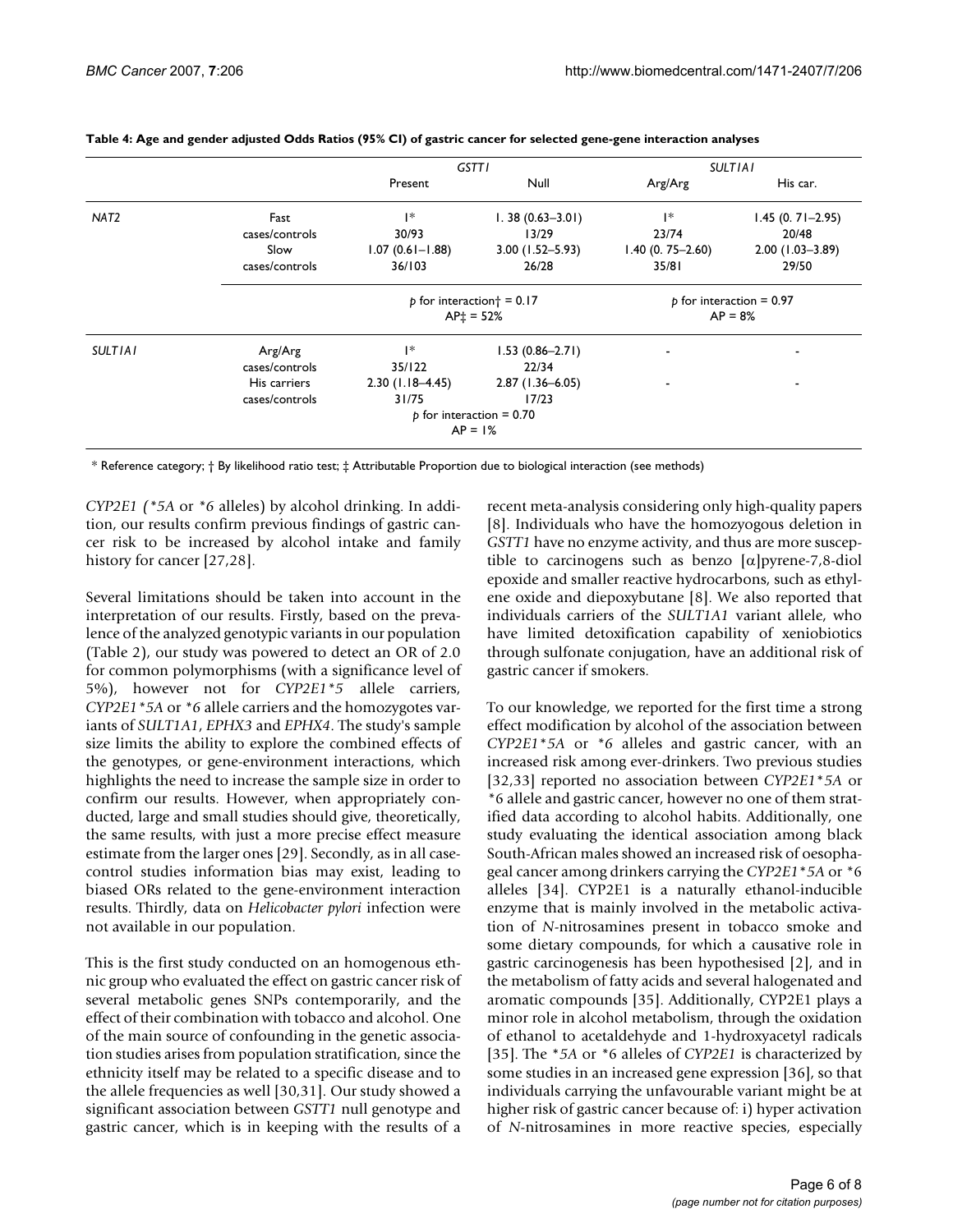among drinkers since enzyme activity is induced by alcohol; ii) hyper production of reactive oxygen species and subsequent cell toxicity generated by ethanol metabolism among drinkers. We expected to gain similar results for *CYP2E1 Rsa*I polymorphism, identically associated with increased enzyme activity, however the few subjects in the stratified analysis probably did not show it. Since these results, however, are based on very few subjects (only one case drinker bearing \**5A* or *\**6 alleles) they need to be confirmed by larger studies.

Among the main results of our study, we found that *GSTT1* null genotype individuals contemporarily *NAT2* slow acetylators have a strongly increased risk of gastric cancer, with a more than just the additive effect of the risks associated with each of the two inherited SNPs. N-acetylation is considered a major detoxification step for carcinogenic aromatic arylamines, while *GSTT1* is involved in the detoxification of polycyclic aromatic hydrocarbons, so individuals with one or both depleted phase II enzyme activities might be particularly susceptible to gastric damage from carcinogens, which is supported by the finding of an additional risk for ever-smokers. We used the attributable proportion due to interaction as a measure to quantify the biological interaction between those combined SNPs and showed a strong interaction between them. Assuming that the relationships studied are causal and based on the definition of biological interaction among two component causes [25,37], our results suggest that 52% of gastric cancer cases among *GSTT1* null individuals with combined *NAT2* slow acetylator phenotype are caused through a mechanism in which both risk factors are biological dependent in the same disease process. In other words, since biological interaction among two causes occurs when the effect of one is dependent from the presence of the other, in the absence of either of the two components (*GSTT1* null or *NAT2* slow), than a substantial number of gastric cancer cases would not occur. Given that in our population 25% of cases had a combination of those unfavourable genotypes, this means that a non negligible proportion of gastric cancer cases would have never developed if those enzymatic activities were adequate.

# **Conclusion**

This study suggests that in this Italian population, *GSTT1*, *SULT1A1* and *NAT2* polymorphisms may modulate an individual's susceptibility to gastric cancer, particularly when more than one unfavourable genotype is present and in combination with cigarette smoke. Additionally, we showed that individuals carrying the \**5A* or \*6 alleles of *CYP2E1* are at increased risk for gastric cancer in drinkers. Clearly, since our study is based on a limited number of cases, it is critical that larger prospective studies possibly based on a single ethnic group confirms our results.

## **List of abbreviations used**

AP = attributable proportion; CI = Confidence Interval; CYP = Cytochrome P450; GST = glutathione S-transferase; HWE = Hardy-Weinberg Equilibrium; mEH = microsomal Epoxide Hydrolase; NAT = N-acetyltransferase; OR = Odds Ratio; PCR = Polymerase Chain Reaction; RR = Risk Ratio or Rate Ratio; SULT = Sulfotransferase.

# **Competing interests**

The author( $\overline{s}$ ) declare they have no competing interests.

# **Authors' contributions**

All authors read and approved the final manuscript. SB and GR conceived the study and coordinated the research group; SB and FG performed the statistical analysis and drafted the manuscript; FAST and GLT participated in the data analysis; DA carried out the genotyping; CMVD helped to draft the manuscript; RP, SR, DDU and ALG enrolled the patients and interviewed all them.

### **Acknowledgements**

We are grateful to Rosarita Amore for the blood samples processing, Angelo De Lauretis and Emma De Feo for the database management, and Wendy Morotti for the linguistic revision of the final manuscript. This study was financially supported by a grant from Catholic University of Sacred Heart (D1 projects 2007).

#### **References**

- 1. Verdecchia A, Mariotto A, Gatta G, Bustamante-Teixeira MT, Ajiki W: **[Comparison of stomach cancer incidence and survival in](http://www.ncbi.nlm.nih.gov/entrez/query.fcgi?cmd=Retrieve&db=PubMed&dopt=Abstract&list_uids=12855268) [four continents.](http://www.ncbi.nlm.nih.gov/entrez/query.fcgi?cmd=Retrieve&db=PubMed&dopt=Abstract&list_uids=12855268)** *Eur J Cancer* 2003, **39:**1603-1609.
- 2. Correa P, Schneider BG: **[Etiology of gastric cancer: what is new?](http://www.ncbi.nlm.nih.gov/entrez/query.fcgi?cmd=Retrieve&db=PubMed&dopt=Abstract&list_uids=16103427)** *Cancer Epidemiol Biomarkers Prev* 2005, **14:**1865-1868.
- 3. Aoki M, Yamamoto K, Noshiro H, Sakai K, Yokota J, Kohno T, Tokino T, Ishida S, Ohyama S, Ninomiya I, Uesaka K, Kitajima M, Shimada S, Matsuno S, Yano M, Hiratsuka M, Sugimura H, Itoh F, Minamoto T, Maehara Y, Takenoshita S, Aikou T, Katai H, Yoshimura K, Takahashi T, Akagi K, Sairenji M, Yamamura Y, Sasazuki T: **[A full genome scan](http://www.ncbi.nlm.nih.gov/entrez/query.fcgi?cmd=Retrieve&db=PubMed&dopt=Abstract&list_uids=15635081) [for gastric cancer.](http://www.ncbi.nlm.nih.gov/entrez/query.fcgi?cmd=Retrieve&db=PubMed&dopt=Abstract&list_uids=15635081)** *J Med Genet* 2005, **42:**83-7.
- 4. Gonzalez CA, Sala N, Capella G: **[Genetic susceptibility and gas](http://www.ncbi.nlm.nih.gov/entrez/query.fcgi?cmd=Retrieve&db=PubMed&dopt=Abstract&list_uids=12115538)[tric cancer risk.](http://www.ncbi.nlm.nih.gov/entrez/query.fcgi?cmd=Retrieve&db=PubMed&dopt=Abstract&list_uids=12115538)** *Int J Cancer* 2002, **100:**249-260.
- 5. Garte S, Gaspari L, Alexandrie AK, Ambrosone C, Autrup H, Autrup JL, Baranova H, Bathum L, Benhamou S, Boffetta P, Bouchardy C, Breskvar K, Brockmoller J, Cascorbi I, Clapper ML, Coutelle C, Daly A, Dell'Omo M, Dolzan V, Dresler CM, Fryer A, Haugen A, Hein DW, Hildesheim A, Hirvonen A, Hsieh LL, Ingelman-Sundberg M, Kalina I, Kang D, Kihara M, Kiyohara C, Kremers P, Lazarus P, Le Marchand L, Lechner MC, van Lieshout EMM, London S, Manni JJ, Maugard CM, Morita S, Nazar-Stewart V, Noda K, Oda Y, Parl FF, Pastorelli R, Persson I, Peters WHM, Rannug A, Rebbeck T, Risch A, Roelandt L, Romkes M, Ryberg D, Salagovic J, Schoket B, Seidegard J, Shields PG, Sim E, Sinnet D, Strange RC, Stücker I, Sugimura H, To-Figueras J, Vineis P, Yu MC, Taioli E: **[Metabolic gene polymorphism frequencies](http://www.ncbi.nlm.nih.gov/entrez/query.fcgi?cmd=Retrieve&db=PubMed&dopt=Abstract&list_uids=11751440) [in control populations.](http://www.ncbi.nlm.nih.gov/entrez/query.fcgi?cmd=Retrieve&db=PubMed&dopt=Abstract&list_uids=11751440)** *Cancer Epidemiol Biomarkers Prev* 2001, **10:**1239-1248.
- 6. Boccia S, Persiani R, La Torre G, Rausei S, Arzani D, Gianfagna F, Romano-Spica V, D'Ugo D, Ricciardi G: **[Sulfotransferase 1A1 pol](http://www.ncbi.nlm.nih.gov/entrez/query.fcgi?cmd=Retrieve&db=PubMed&dopt=Abstract&list_uids=16137826)[ymorphism and gastric cancer risk: a pilot case-control](http://www.ncbi.nlm.nih.gov/entrez/query.fcgi?cmd=Retrieve&db=PubMed&dopt=Abstract&list_uids=16137826) [study.](http://www.ncbi.nlm.nih.gov/entrez/query.fcgi?cmd=Retrieve&db=PubMed&dopt=Abstract&list_uids=16137826)** *Cancer Lett* 2005, **229:**235-243.
- 7. La Torre G, Boccia S, Ricciardi G: **[Glutathione S-transferase M1](http://www.ncbi.nlm.nih.gov/entrez/query.fcgi?cmd=Retrieve&db=PubMed&dopt=Abstract&list_uids=15596296) [status and gastric cancer risk: a meta-analysis.](http://www.ncbi.nlm.nih.gov/entrez/query.fcgi?cmd=Retrieve&db=PubMed&dopt=Abstract&list_uids=15596296)** *Cancer Lett* 2005, **217:**53-60.
- 8. Boccia S, La Torre G, Gianfagna F, Mannocci A, Ricciardi G: **Metaanalysis of GSTT1 and gastric cancer.** *Mutagenesis* 2006, **3:**1432-1435.
- 9. Martinez C, Martin F, Fernandez JM, Garcia-Martin E, Sastre J, Diaz-Rubio M, Agundez JA, Ladero JM: **Glutathione S-transferases mu**